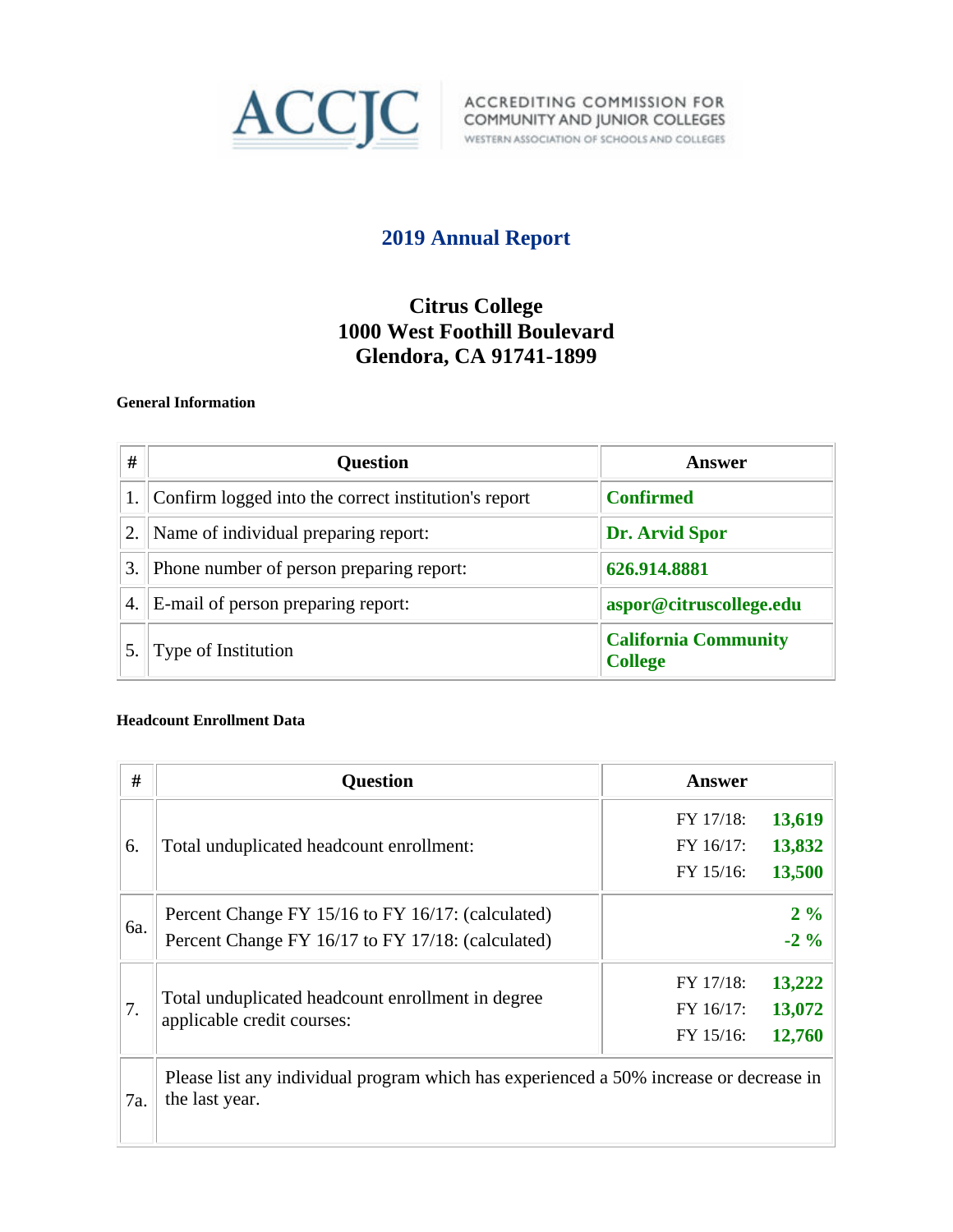## **n/a**

### **Distance Education and Correspondence Education**

| #   | <b>Question</b>                                         | <b>Answer</b>        |                |
|-----|---------------------------------------------------------|----------------------|----------------|
| 8.  | Total unduplicated headcount enrollment in all types of | FY 17/18<br>FY 16/17 | 4,247<br>3,765 |
|     | distance education:                                     | FY 15/16             | 2,987          |
|     | Percent Change FY 15/16 to FY 16/17: (calculated)       |                      | $26\%$         |
| 8a. | Percent Change FY 16/17 to FY 17/18: (calculated)       |                      | $13\%$         |
| 9.  | Do you offer Correspondence Education?                  |                      | N <sub>0</sub> |

### **Federal Data**

| #   | <b>Question</b>                                                                                                     | Answer                                  |
|-----|---------------------------------------------------------------------------------------------------------------------|-----------------------------------------|
| 10. | List the Graduation Rate per the US Education<br>Department College Scorecard for FY 2017/18                        | $36\%$                                  |
|     | If your college relies on another source for reporting<br>success metrics, please identify the source (select one). | <b>College established</b><br>dashboard |

## **Institution Set Standards for Student Achievement**

| #    | <b>Question</b><br><b>Answer</b>                                                        |             |             |          |
|------|-----------------------------------------------------------------------------------------|-------------|-------------|----------|
|      | <b>Course Completion Rates</b>                                                          |             |             |          |
|      | List your Institution-Set Standard (floor) for                                          | FY 15/16    | FY 16/17    | FY 17/18 |
| 12.  | successful student course completion rate:                                              | $65 \%$     | 65 %        | $65 \%$  |
| 12a. | List your stretch goal (aspirational) for<br>successful student course completion rate: | FY 15/16    | FY 16/17    | FY 17/18 |
|      |                                                                                         | <b>71 %</b> | <b>72 %</b> | 73%      |
|      | List the actual successful student course<br>completion rate:                           | FY 15/16    | FY 16/17    | FY 17/18 |
| 12b. |                                                                                         | $71\%$      | <b>72 %</b> | 72%      |
|      | <b>Certificates</b>                                                                     |             |             |          |
|      | List your Institution-Set Standard (floor) for                                          | FY 15/16    | FY 16/17    | FY 17/18 |
| 13.  | the number of certificates awarded:                                                     | 1,100       | 1,100       | 1,100    |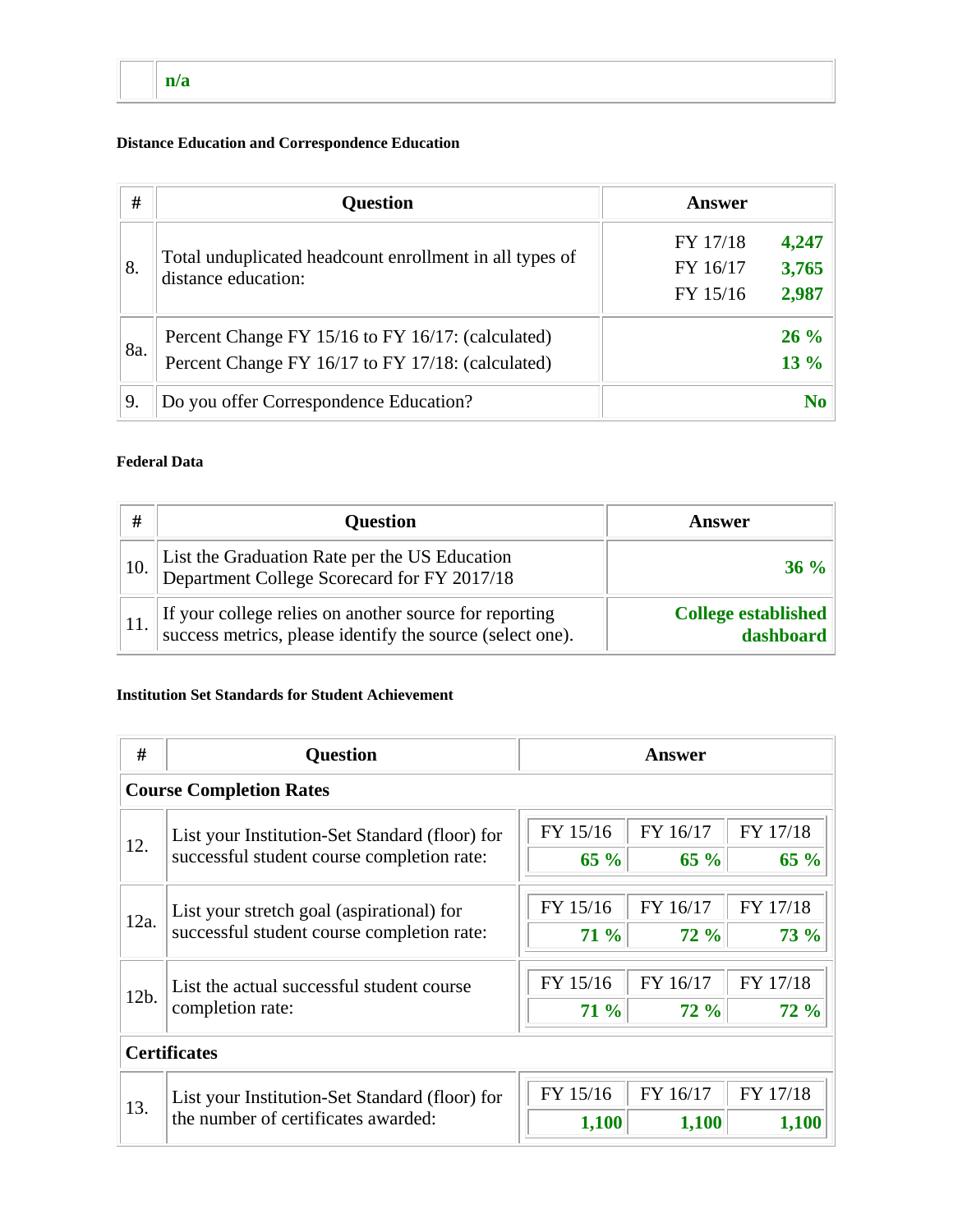| 13a.                                           | List your stretch goal (aspirational) for the                                                                             |                      | FY 15/16         | FY 16/17           |                    | FY 17/18           |
|------------------------------------------------|---------------------------------------------------------------------------------------------------------------------------|----------------------|------------------|--------------------|--------------------|--------------------|
|                                                | number of certificates awarded:                                                                                           |                      | 1,151            |                    | 1,162              | 1,173              |
| 13b.                                           | List actual number of certificates awarded:                                                                               |                      | FY 15/16         | FY 16/17           |                    | FY 17/18           |
|                                                |                                                                                                                           |                      | 1,324            |                    | 1,387              | 1,664              |
|                                                | <b>Associate Degree (A.A./A.S.)</b>                                                                                       |                      |                  |                    |                    |                    |
| List your Institution-Set Standard (floor) for |                                                                                                                           |                      | FY 15/16         | FY 16/17           |                    | FY 17/18           |
| 14.                                            | number of degrees awarded:                                                                                                |                      | 1,200            |                    | 1,200              | 1,200              |
|                                                | List your stretch goal (aspirational) for the                                                                             |                      | FY 15/16         | FY 16/17           |                    | FY 17/18           |
| 14a.                                           | number of degrees awarded:                                                                                                |                      | 1,283            |                    | 1,296              | 1,309              |
|                                                |                                                                                                                           |                      | FY 15/16         | FY 16/17           |                    | FY 17/18           |
| 14b.                                           | List actual number of degrees awarded:                                                                                    |                      | 1,360            |                    | 1,370              | 1,556              |
|                                                | Bachelor & Degree (B.A./B.S.)                                                                                             |                      |                  |                    |                    |                    |
|                                                | Does your college offer a Bachelor's Degree                                                                               |                      |                  |                    |                    |                    |
| 15.                                            | $(B.A./B.S.)$ ?                                                                                                           |                      |                  | N <sub>o</sub>     |                    |                    |
| <b>Transfer</b>                                |                                                                                                                           |                      |                  |                    |                    |                    |
| 16.                                            | List your Institution-Set Standard (floor) for<br>the number of students who transfer to a 4-<br>year college/university: |                      | FY 15/16         | FY 16/17           |                    | FY 17/18           |
|                                                |                                                                                                                           |                      | 1,000            |                    | 1,000              | 1,000              |
|                                                | List your stretch goal (aspirational) for the                                                                             |                      | FY 15/16         | FY 16/17           |                    | FY 17/18           |
| 16a.                                           | number of students who transfer to a 4-year<br>college/university:                                                        |                      | 1,285            |                    | 1,310              | 1,335              |
|                                                | List actual number of the number of students                                                                              |                      | FY 15/16         | FY 16/17           |                    | FY 17/18           |
| 16b.                                           | who transfer to a 4-year college/university:                                                                              |                      | 1,123            |                    | 1,200              | 1,211              |
|                                                | Examination pass rates in programs for which students must pass a licensure                                               |                      |                  |                    |                    |                    |
|                                                | examination in order to work in their field of study:                                                                     |                      |                  |                    |                    |                    |
|                                                |                                                                                                                           |                      | Institution      | <b>FY</b><br>15/16 | <b>FY</b><br>16/17 | <b>FY</b><br>17/18 |
|                                                |                                                                                                                           |                      | set              | Pass               | Pass               | Pass               |
| 17.                                            | Program<br><b>Cosmetology - Practical</b>                                                                                 | Examination<br>state | standard<br>70 % | Rate<br>97.75%     | Rate<br>87 %       | Rate<br>80 %       |
|                                                | <b>Cosmetology - Written</b>                                                                                              | state                | 70 %             | 83.5 %             | 91 %               | 87.5 %             |
|                                                | <b>Esthetician - Practical</b>                                                                                            | state                | 70 %             | 89 %               | 96 %               | 100 %              |
|                                                | <b>Esthetician - Written</b>                                                                                              | state                | <b>70 %</b>      | 93 %               | 86 %               | 78.5 %             |
|                                                | <b>Emergency Medical</b><br><b>Technician - EMT</b>                                                                       | national             | 75 %             | 80 %               | 71 %               | 94 %               |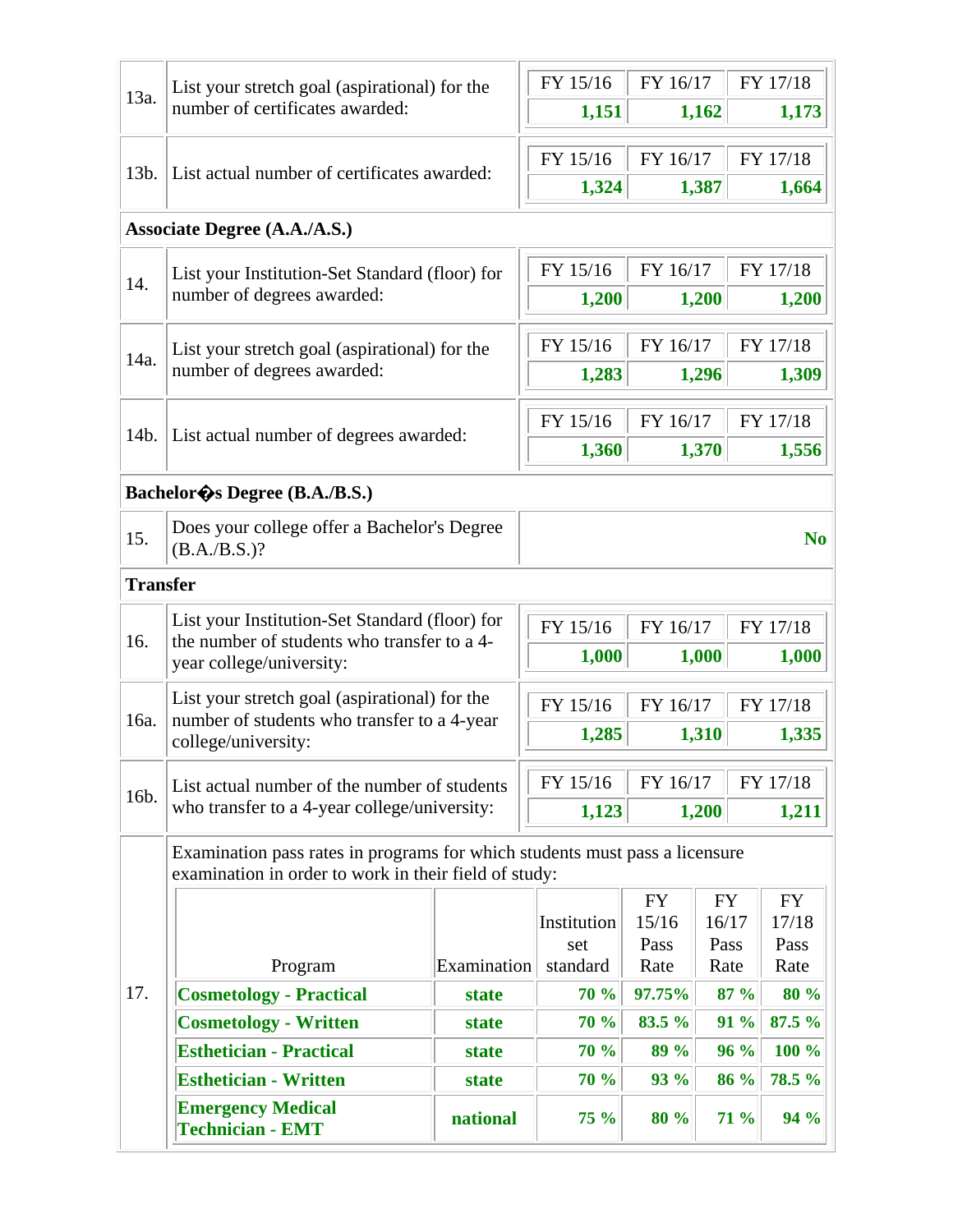| <b>Registered Dental Assistant</b><br>(RDA) - Practical         | state        | $75 \%$ | $37 \%$                   | $77\%$                    | $n/a$ %     |
|-----------------------------------------------------------------|--------------|---------|---------------------------|---------------------------|-------------|
| <b>Registered Dental Assistant</b><br>(RDA) - Written           | state        | $75 \%$ | 76 %                      | 83 %                      | $n/a$ %     |
| <b>Registered Dental Assistant</b><br>(RDA) - Law/Ethics        | <b>state</b> | $75 \%$ | $100 \%$                  | $100 \%$                  | $n/a$ %     |
| <b>Registered Dental Assistant</b><br>(RDA) - now combined      | <b>state</b> | $75 \%$ | $n/a$ %                   | $\mathbf{n}/\mathbf{a}$ % | $77\%$      |
| <b>Licensed Vocational Nursing</b><br>(LVN)                     | <b>state</b> | $75 \%$ | $85 \%$                   | $92\%$                    | 86 %        |
| <b>Registered Nursing (RN /</b><br><b>ADN</b> )                 | <b>state</b> | $75 \%$ | 89 %                      | 93 %                      | 96.4 %      |
| <b>Certified Nurse Assistant</b><br>(CNA) - Written             | <b>state</b> | $75 \%$ | $n/a$ %                   | $100 \%$                  | <b>98 %</b> |
| <b>Certified Nurse Assistant</b><br>(CNA) - Skills              | state        | 75%     | $\mathbf{n}/\mathbf{a}$ % | $100 \%$                  | <b>98 %</b> |
| <b>Certified Nurse Assistant</b><br>(CNA) - previously combined | state        | $75 \%$ | $100 \%$                  | $n/a$ %                   | $n/a$ %     |

Job placement rates for students completing certificate programs and CTE (careertechnical education) degrees:

|                                                      |             | FY 15/16  | FY 16/17  | FY 17/18  |
|------------------------------------------------------|-------------|-----------|-----------|-----------|
|                                                      | Institution | Job       | Job       | Job       |
|                                                      | set         | Placement | Placement | Placement |
| Program                                              | standard    | Rate      | Rate      | Rate      |
| <b>Forestry / Wildland Resources</b>                 | 69.85 %     | 79.17 %   | 81.5 %    | 57.14 %   |
| <b>Accounting</b>                                    | 69.85 %     | 65.5 %    | 76.5%     | 87.5 %    |
| <b>Digital Media</b>                                 | 69.85 %     | 85.7 %    | 77.8 %    | $0\%$     |
| <b>Information Technology</b>                        | 69.85 %     | 71.5 %    | 62.5 %    | 100 %     |
| <b>Mediun &amp; Heavy Truck</b><br><b>Technology</b> | 73.59 %     | 71.4 %    | 100 %     | 100 %     |
| <b>Automotive Technology</b>                         | 80.53 %     | 89.3 %    | 94.9 %    | 83.3 %    |
| <b>Drafting Technology</b>                           | 88.89 %     | 66.7 %    | 66.7 %    | 100 %     |
| <b>Water Technology</b>                              | 83.7 %      | 100 %     | 90.6 %    | 87.5 %    |
| <b>Recording Arts/Commercial</b><br><b>Music</b>     | 69.85 %     | 76.8%     | 69.4 %    | 78.95 %   |
| <b>Emerging Theatre Technology</b>                   | 78.59 %     | 100 %     | 71.4 %    | 66.67 %   |
| <b>Licensed Vocational Nursing</b>                   | 69.85 %     | 85.4 %    | 77.8 %    | 80.85 %   |
| <b>Dental Assisting</b>                              | 88.27 %     | 93.1 %    | 84.2 %    | 80.95 %   |
| <b>Child Development</b>                             | 69.85 %     | 79.5 %    | 77.5 %    | 93.1 %    |
| <b>Administration of Justice</b>                     | 79.42 %     | 79.6 %    | 79.6 %    | 93.75 %   |
| <b>Cosmetology/Esthetician</b>                       | 72.06 %     | 72.9 %    | 76 %      | 75.52 %   |

18.